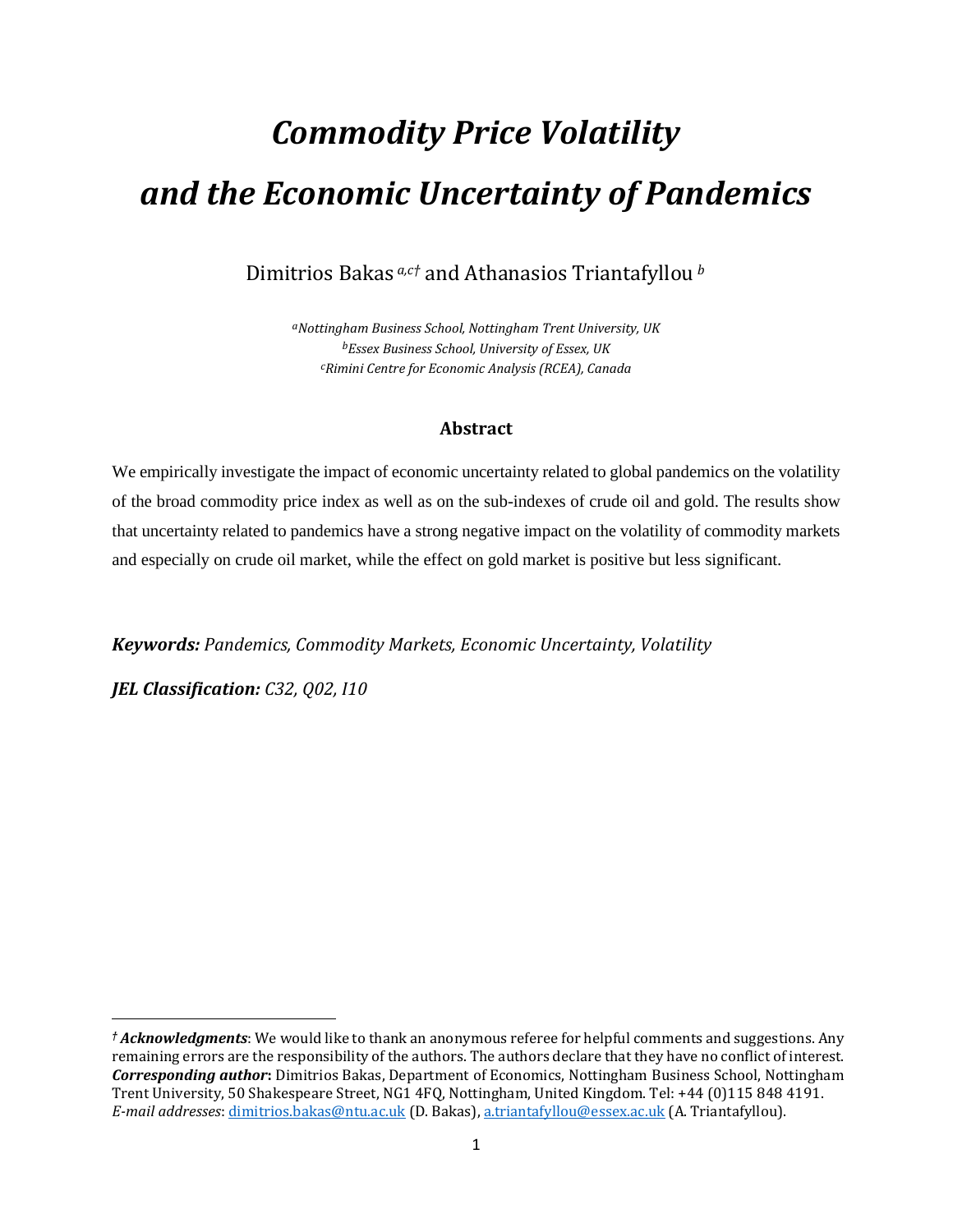### **1. Introduction**

The sharp increase in uncertainty during the current coronavirus disease (COVID-19) pandemic has a massive effect on the real economy and the financial sphere. Typically, rising uncertainty about pandemics is associated with falling aggregate demand and disruption in economic activity. For instance, the world industrial production index (Baumeister and Hamilton, 2019) has fallen by 4.5 percent in the first quarter of 2020 as a result of the recent COVID-19 pandemic episode. A number of recent works has emerged in the literature exploring the economic and market effects of pandemics (Baker *et al.*, 2020a,b; Jordà *et al.*, 2020; Ma *et al.*, 2020; among others). Baker *et al.* (2020a) show the enormous negative effect of COVID-induced economic uncertainty on US real GDP, while Ma *et al.* (2020) provide further evidence of a persistent negative impact on real GDP growth for a panel of 210 countries, and of a negative stock market response. Baker *et al.* (2020b) show that the COVID-19 pandemic has an unpresented positive impact on stock-market volatility when compared with the respective effect of various other infectious diseases. In addition, Jordà *et al.* (2020) provide evidence that pandemics reduce the real rate of interest in the long-run. Furthermore, a significant body of the recent empirical literature is focusing on the impact of economic uncertainty shocks on the volatility of commodity markets (Bakas and Triantafyllou, 2018; Prokopczuk *et al.*, 2019; Van Robays, 2016; among others).<sup>1</sup> However, while there is some empirical evidence showing the market effects of pandemic shocks, and a vast empirical literature on the role of various types of uncertainty on commodity volatility, there is no

<sup>1</sup> Bakas and Triantafyllou (2018) show that macroeconomic uncertainty has a positive impact on the volatility of agricultural, metals and energy commodities, while Prokopczuk *et al*. (2019) find a strong co-movement between economic uncertainty and volatility in major commodity markets. Furthermore, Van Robays (2016) shows that higher macroeconomic uncertainty alters the price elasticity of oil supply and demand and hence, for the same demand or supply shock, the reaction of oil prices is stronger. Thus, oil price response will be higher since there will be less adjustment though quantities and more adjustment through changing prices. Therefore, lower price elasticity of demand results to higher oil price volatility. Baumeister and Peersman (2013) provide empirical insights by showing that the drop in the price elasticity of oil demand and supply is the key economic mechanism which explains the negative relationship between oil production volatility and oil price volatility.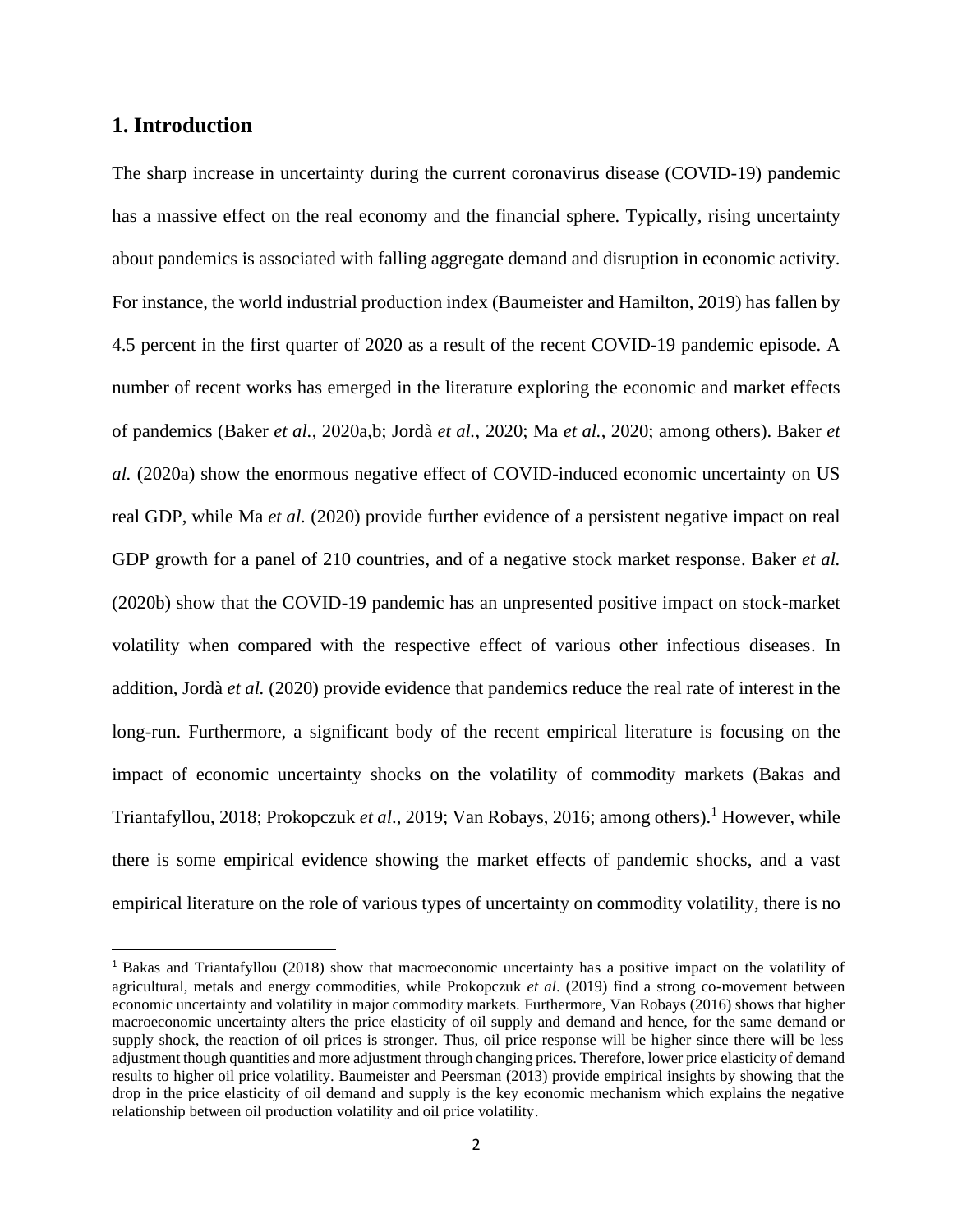work exploring the effect of uncertainty shocks related to global pandemics on commodity markets. In this paper, we fill this gap in the literature, by examining empirically, using a VAR model, the dynamic impact of a pandemic uncertainty shock on the volatility of commodity markets.

Commodity prices are driven by aggregate demand and supply shocks, so, in times of higher probability of an economic disruption (higher uncertainty about a future pandemic), the price elasticity of commodity supply and demand increases, with both supply and demand falling rapidly and steadily over time. For example, in the recent coronavirus pandemic episode, the International Energy Agency (IEA) forecasts a 435 thousand barrels a day drop in global demand for oil, while the reaction of the Organization of the Petroleum Exporting Countries (OPEC) is an analogous cut in oil production. Thus, the equilibrium price in the commodity markets comes via the more elastic price adjustment of supply and demand. As a result, commodity prices adjust to the falling production and demand levels by declining instantly and monotonically (i.e., decreasing commodity price fluctuations) to reflect the anticipated drop in economic activity. A clear evidence of this is that the Standard & Poor's 'Goldman Sachs Commodity Index' (S&P GSCI) commodity price index has lost 40.6% of its value during the first quarter of 2020, with the oil price index has experienced a loss of 56.3%, while the gold price index has increased by 26.4%. The rapid increase in the gold price and the fall in the oil price in the first quarter of 2020 is a clear indication of rising demand for gold and falling demand for oil during the recent pandemic shock.<sup>2</sup>

<sup>&</sup>lt;sup>2</sup> This rapid increase in price and demand for gold during times of extreme market stress is in line with the literature that identify gold as safe haven for investors during turbulent times (Baur and McDermott, 2010).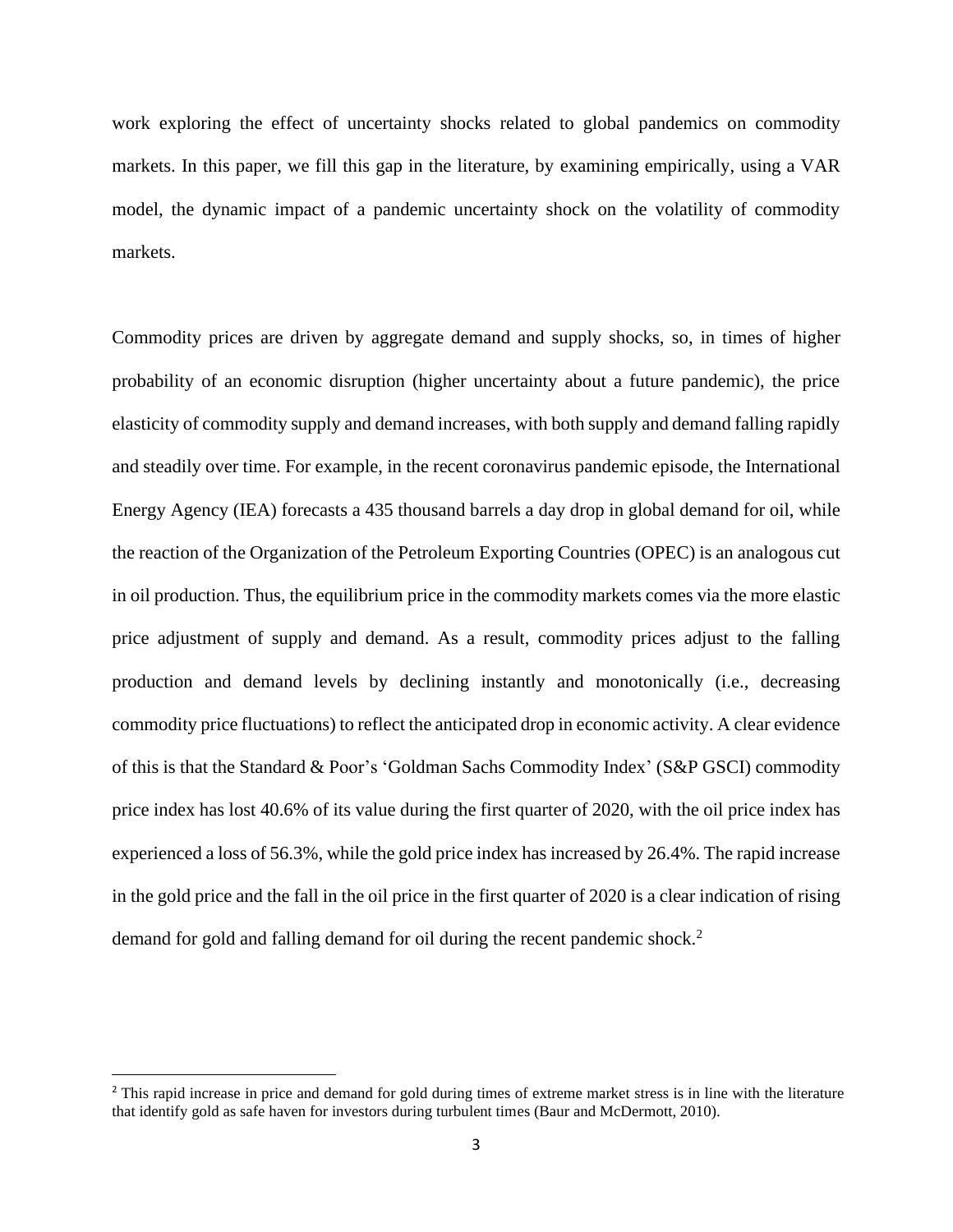Our VAR analysis shows that the response of commodity volatility to a pandemic uncertainty shock is negative and remains statistically significant for approximately one year after the initial shock. Our paper is the first to reveal a negative and significant response of commodity volatility to pandemic uncertainty shocks. This provides further empirical insights on the role of pandemics on commodity markets as it implicitly signifiesthat a pandemic is associated with falling aggregate demand for commodities, hence, decreasing volatility in commodity markets. In simple words, higher uncertainty about a pandemic is transferred to economic agents as less uncertainty about aggregate demand and supply conditions, hence, less uncertainty (or volatility) in commodity prices. Moreover, our analysis is the first to show that, unlike the positive response of equity market volatility during pandemics (Baker *et al*., 2020b), the response of commodity market volatility is the opposite.

We additionally examine the impact of a pandemic uncertainty shock on oil and gold price volatility. Our findings show that volatility in the oil market reduces substantially after a pandemic uncertainty shock, while the response of gold volatility is positive. The negative response of oil volatility is in line with the findings of Van Robays (2016) and Baumeister and Peersman (2013). Thus, we implicitly show that pandemic uncertainty results to rising elasticity of aggregate demand and supply in the oil market and hence, the equilibrium comes through adjustment of quantities and less through oil price fluctuations, and therefore a lower oil volatility after the occurrence of a pandemic episode. On the other hand, the positive response of gold volatility in the fear of a pandemic, is in line with the safe haven property of gold in recessionary times (Baur and McDermott,  $2010$ .<sup>3</sup>

<sup>&</sup>lt;sup>3</sup> Our findings on the positive effect on the gold market signify that rising volatility in gold markets is essentially demand driven. A stylized fact in commodity markets is that rising demand for a commodity results to a rapid rise in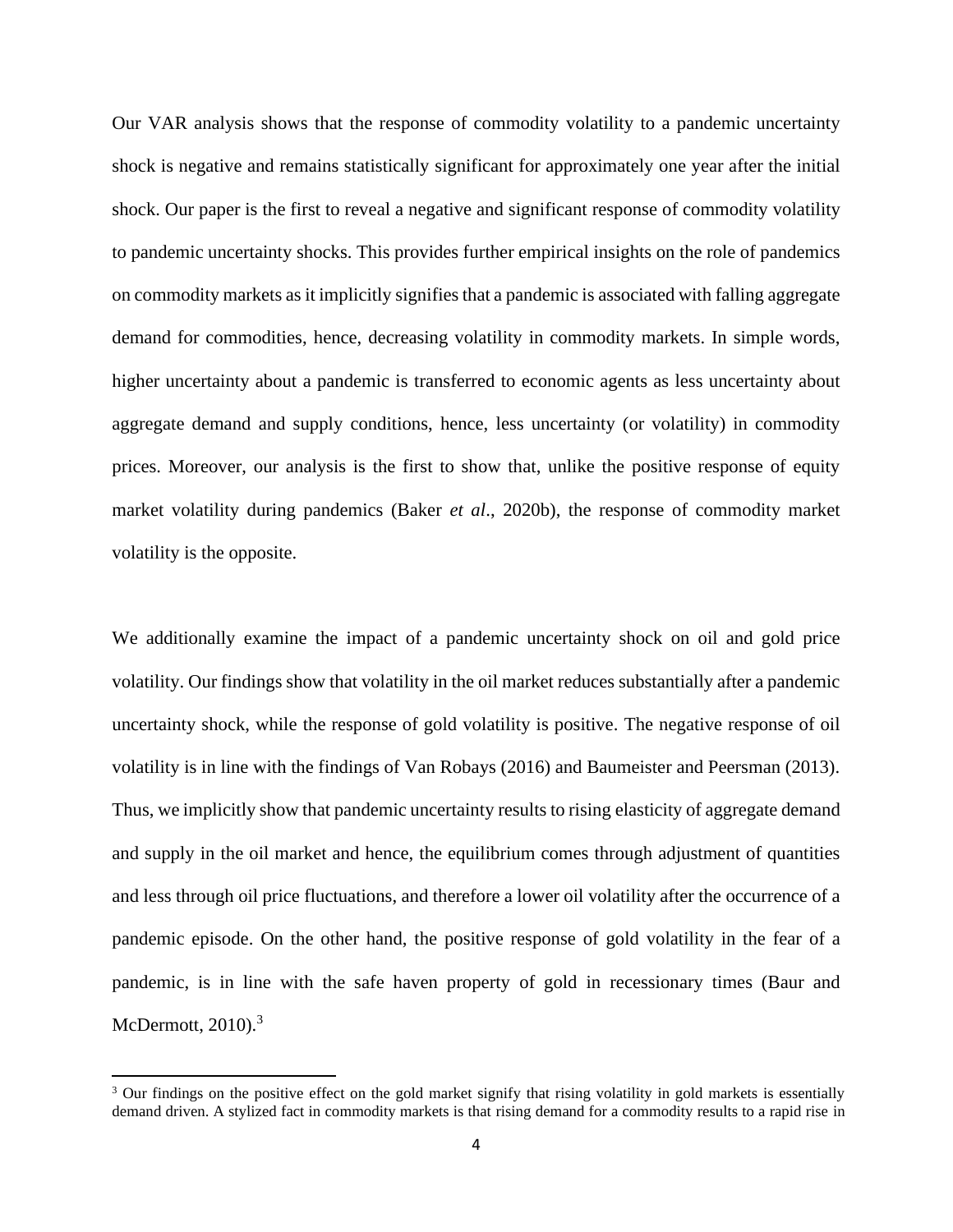#### **2. Data and VAR Models**

#### **2.1 Data**

We obtain the daily excess returns data of the S&P GSCI broad commodity index and the subindexes of crude oil and gold from Datastream. The quarterly commodity volatility measure (*RV*) is computed as the realized variance of the daily excess returns for each index, following Bakas and Triantafyllou  $(2018).$ <sup>4</sup> In addition, we compute the quarterly log returns measure  $(LR)$  for each index. The world pandemic uncertainty index (*WPUI*) is based on the work of Ahir *et al.* (2019) and measures economic uncertainty related to pandemics and other disease outbreaks across the world as reflected in the *Economist Intelligence Unit* country reports. The world industrial production index (*WIP*) is based on the work of Baumeister and Hamilton (2019) and measures the industrial production of the OECD plus 6 other major countries, while the geopolitical risk index (*GPR*) is based on the work of Caldara and Iacoviello (2018) and measures uncertainty related to geopolitical tensions as reflected in leading international newspapers.<sup>5</sup> The quarterly dataset covers the period from January 1996 to March 2020 (1996Q1-2020Q1) due to data availability of the *WPUI* index.

#### **2.2 VAR Models**

We estimate three 5-factor VAR models for the volatility of commodity markets (*broad commodity index*, *crude oil* and *gold*), in which we include the logarithm of the world industrial production

both the commodity price and volatility, where unlike equity markets, prices and volatility in commodity markets are positively associated (Pindyck, 2004).

 $\frac{4}{3}$  Previous literature shows evidence that commodity prices are I(1) series (Ghoshray, 2011). We confirm this using the ADF unit root test on the underlying daily commodity series. In addition, we show that the quarterly *RV* series are stationary. The results of the unit root tests can be provided upon request.

<sup>5</sup> The *WPUI* index is downloaded from [https://worlduncertaintyindex.com/,](https://worlduncertaintyindex.com/) the *WIP* index is downloaded from Christiane Baumeister's webpage [\(https://sites.google.com/site/cjsbaumeister/\)](https://sites.google.com/site/cjsbaumeister/), while the *GPR* index is downloaded from Matteo Iacoviello's webpage [\(https://www.matteoiacoviello.com/gpr.htm\)](https://www.matteoiacoviello.com/gpr.htm).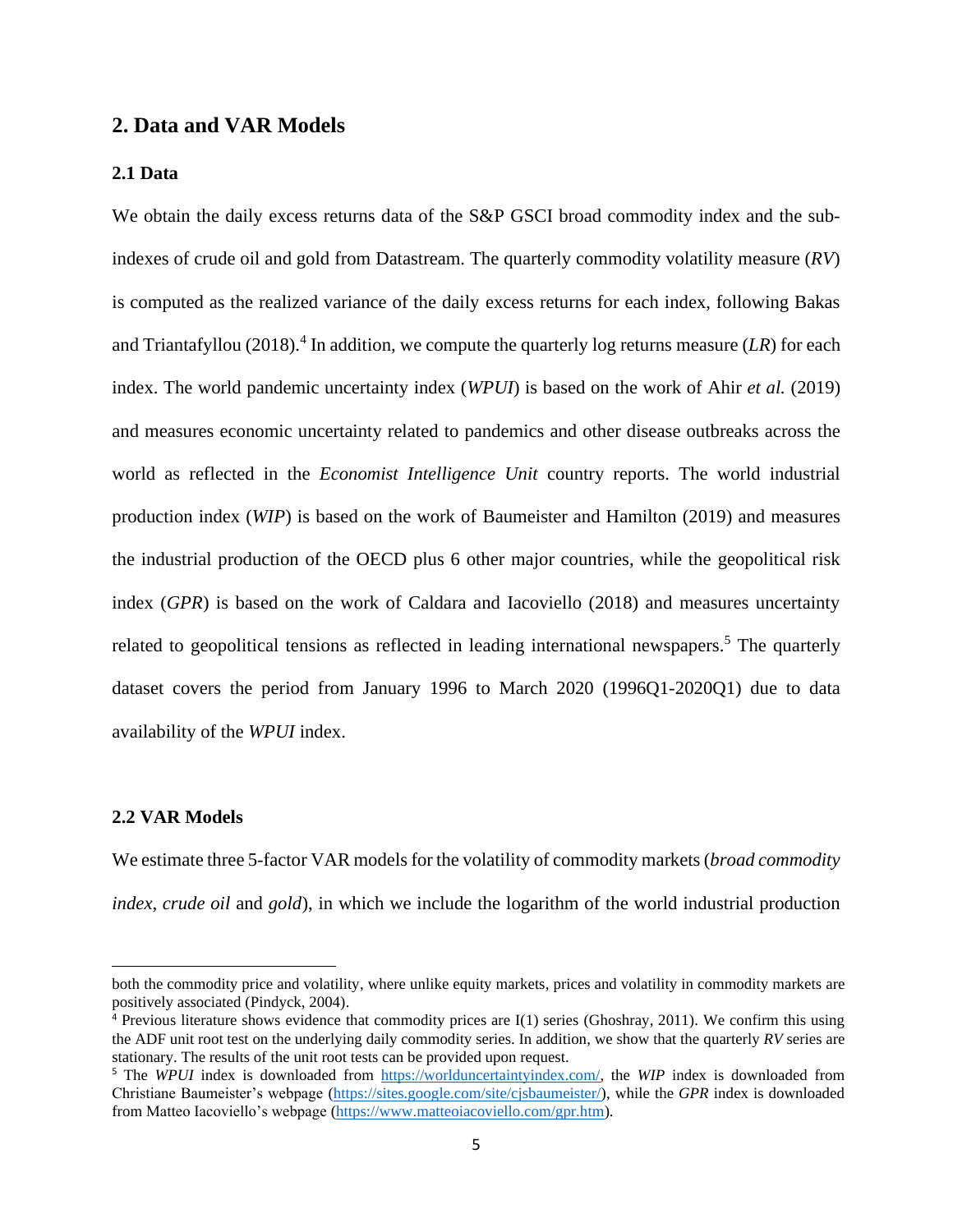index (*LWIP*), the log returns (*LR*) and the volatility (*RV*) measures for each commodity index, the logarithm of the geopolitical risk index (*LGPR*) and the world pandemic uncertainty index (*WPUI*). <sup>6</sup> Following Jurado *et al.* (2015), we use a recursive identification procedure where the uncertainty measures are placed last in the VAR ordering. Hence, the VAR ordering is [ $LWIP_t$ ,  $LR_t$ ,  $RV_t$ ,  $LGPR_t$ ,  $WPUI_t$ ], where  $LR$  and  $RV$  are the measures for each commodity index (*broad commodity index*, *crude oil* and *gold*), respectively. The rest of the variables are common for all VAR models.

#### **3. Empirical Analysis**

**Figure 1** shows the volatility in commodity markets while **Figure 2** shows the synchronous movement of commodity volatility and the world pandemic uncertainty index.

#### [**Figures 1-2**]

From **Figure 1** we observe that the volatility of the broad commodity index and of oil market is significantly higher compared to gold for the whole sample. Moreover, from **Figure 2** we can observe that jumps in the pandemic uncertainty index are mainly associated with falling commodity price uncertainty.

#### **3.1 Main Results**

Here we present the results of our 5-factor VAR models. **Figure 3** shows the generalized impulse response functions (IRFs) for the volatility of the broad commodity index, which do not depend

<sup>6</sup> We include two lags following the optimal-lag length criterion of Akaike.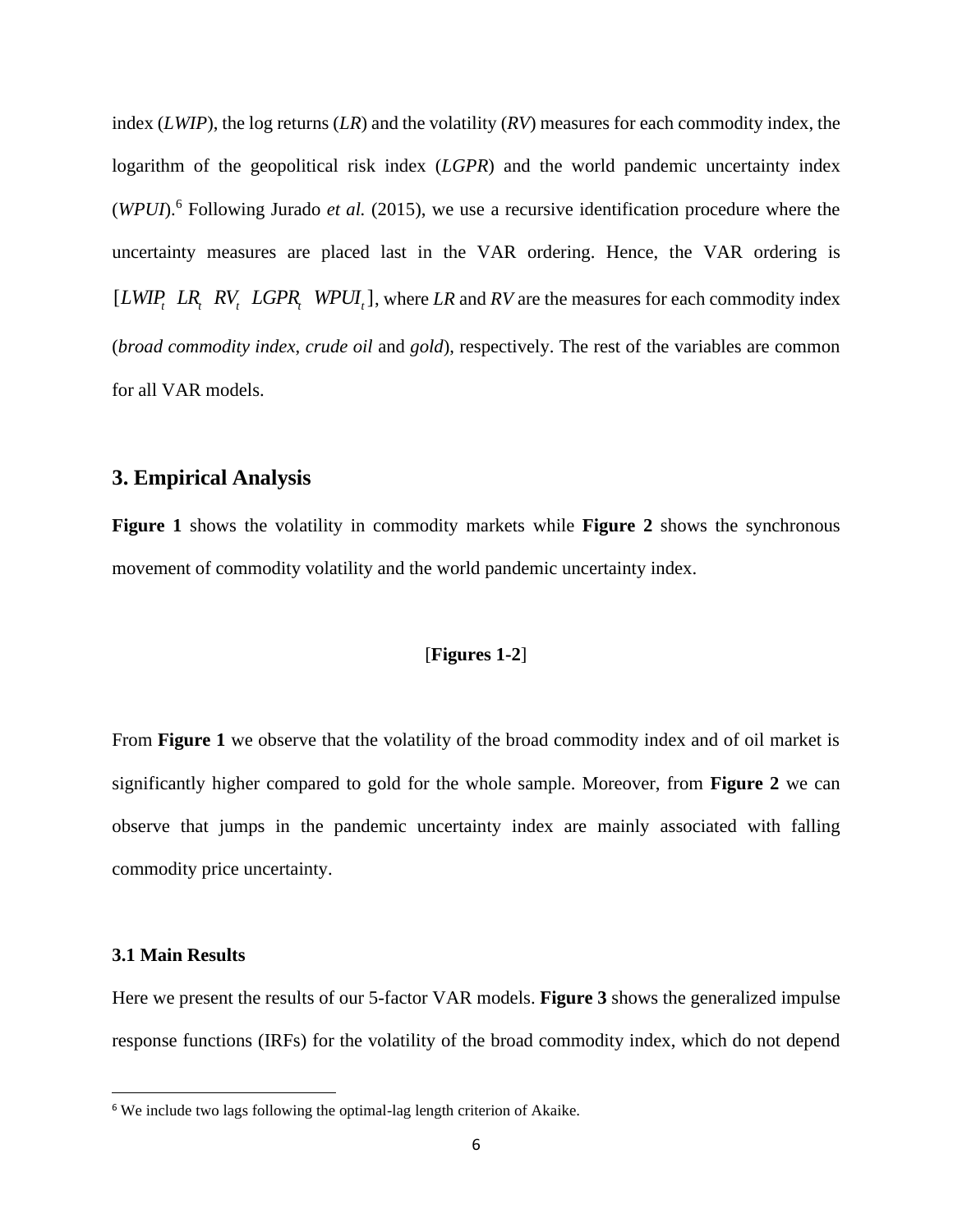on the VAR ordering, to a one-standard deviation increase in the world pandemic uncertainty shock.

#### [**Figure 3**]

According to **Figure 3**, a positive shock in pandemic uncertainty reduces commodity volatility by approximately 1.9% one quarter after the shock, with the effect remaining significantly negative for about 4 quarters after the initial shock. In this multivariate VAR setting, we control for aggregate demand and commodity specific demand (via commodity price returns) shocks, hence, we take into account the possible dynamic interactions of pandemic uncertainty with demand shocks. In this way, we implicitly control for the aggregate demand shocks when estimating the impact of pandemic uncertainty on commodity volatility.

**Figures 4**-**5** report the generalized impulse response functions of crude oil and gold price volatility to a one-standard deviation increase in the pandemic uncertainty shock.

#### [**Figures 4**-**5**]

From **Figures 4**-**5** we observe that a positive pandemic uncertainty shock reduces oil price volatility about 270 basis points one quarter after the shock, with the effect remaining significant for four quarters after the initial shock. On the other hand, a positive pandemic uncertainty shock increases gold price volatility about 30 basis points one quarter after the initial shock while the effect fades away quickly. Our results are the first to show the opposite effect of world pandemic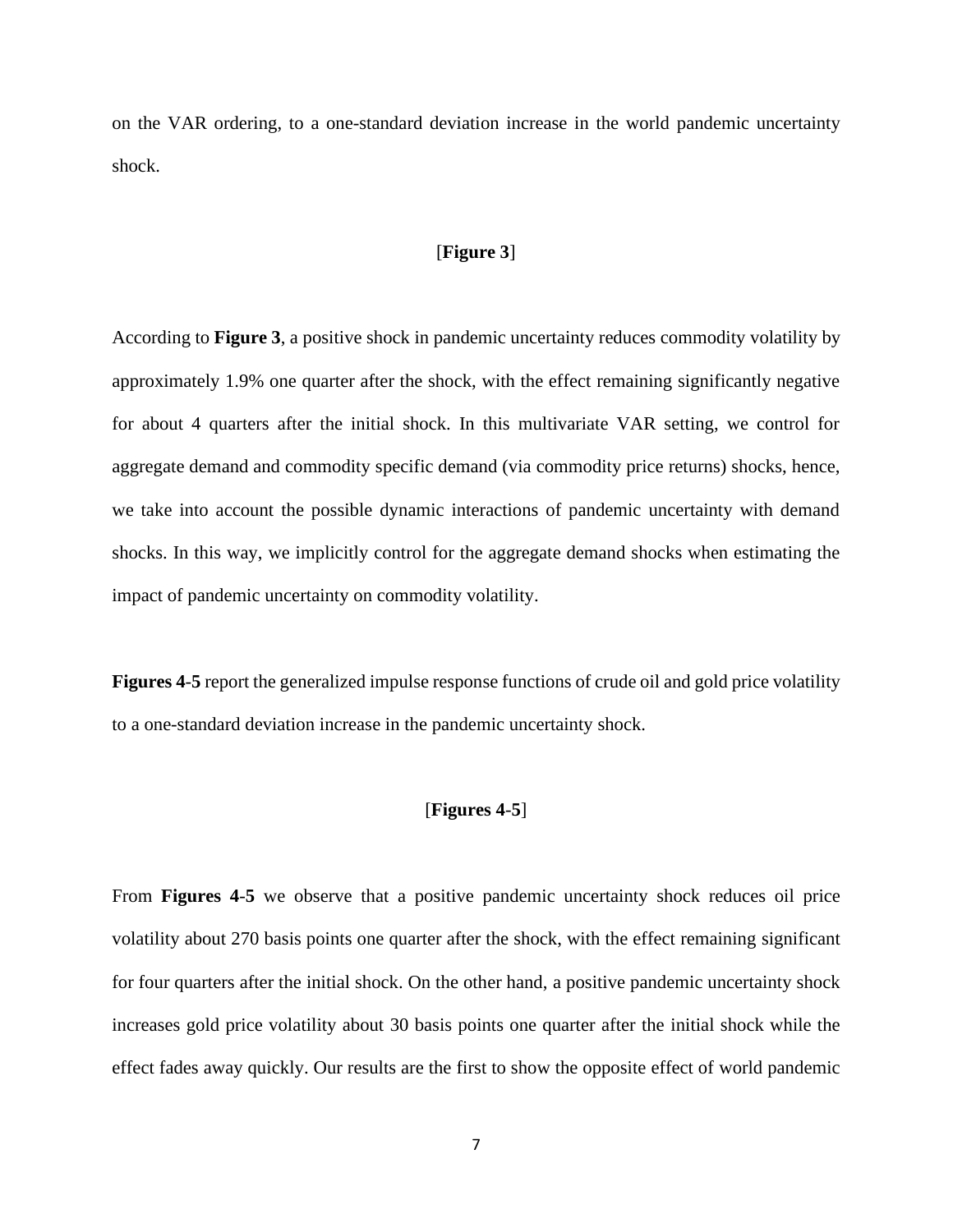uncertainty shocks to gold and oil price volatility. Our evidence reveals that the pandemic uncertainty shock results to rising demand for gold and falling demand for oil, since we find a substantial reduction to oil price volatility and a substantial increase in gold price volatility after the pandemic uncertainty shock. The negative response of oil volatility is in line with the findings of Van Robays (2016) and Baumeister and Peersman (2013), while the positive response of gold volatility is in line with the literature on the safe haven property of gold (Baur and McDermott, 2010).

#### **3.2 Robustness**

Finally, we estimate alternative VAR models to check the robustness of our main results. In specific, a) we employ a bivariate VAR setting with the different commodity volatility measures and the world pandemic uncertainty index, b) we estimate the orthogonalized IRFs using a Cholesky decomposition based on our VAR ordering, instead of the generalized IRFs, and finally, c) we explore the robustness of both the 5-factor VARs and the bivariate VARs to the recent coronavirus outbreak by excluding the observation of 2020Q1. From **Figures 6-8** we can observe that our main results and conclusions are qualitatively the same.

#### [**Figure 6-8**]

Interestingly, when excluding the observation for the recent COVID-19 outbreak (2020Q1) we find that the negative response of oil price volatility to a pandemic uncertainty shock decreases slightly in magnitude. This finding implicitly shows the unprecedented impact of the recent coronavirus pandemic on the global oil market. On the other hand, the positive response of gold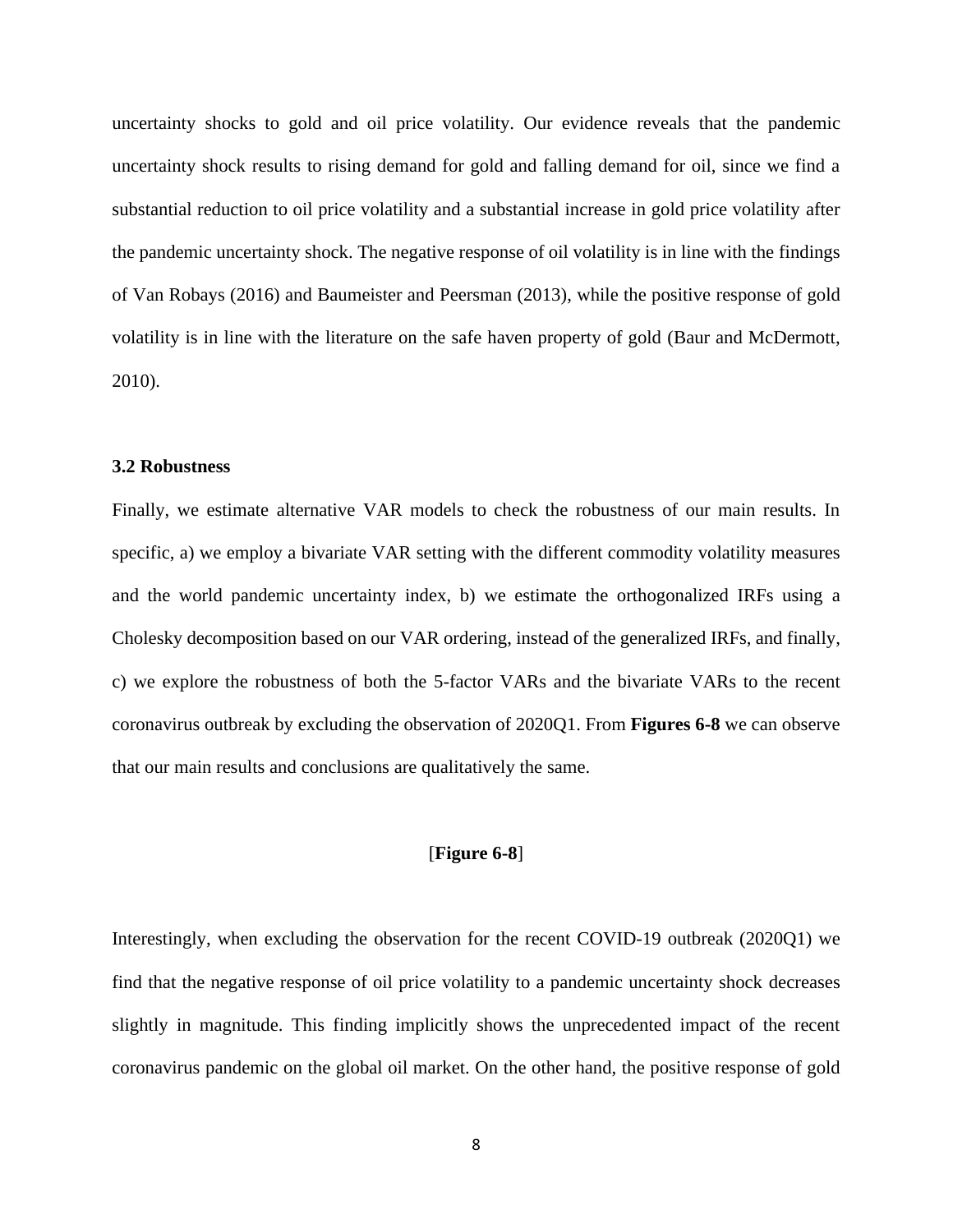price volatility remains roughly the same (when we exclude 2020Q1) showing that the impact of the COVID-19 pandemic does not have substantially different effect on the gold market when compared with the effect of the previous pandemic episodes.

#### **4. Conclusions**

This paper examines the impact of economic uncertainty of pandemics on the volatility of commodity markets. The broad measure of commodity volatility and the volatility in oil market are significantly reduced when uncertainty about pandemics rises, with the effect remaining negative and statistically significant for about a year after the uncertainty shock. In contrast, the effect on the gold market is positive but less significant. The main channel through which pandemic uncertainty shocks reduce commodity price volatility comes via the disruption in global demand in pandemic times. This paper provides a first insight on the impact of pandemics on commodity markets, however as the COVID-19 episode is currently in progress, more empirical research is needed when the pandemic is finally over.

#### **References**

Ahir, H., Bloom, N., and Furceri, D. (2019), *The World Uncertainty Index*, SIEPR Working Paper No. 19- 027, Stanford Institute for Economic Policy Research.

Bakas, D., and Triantafyllou, A. (2018). The Impact of Uncertainty Shocks on the Volatility of Commodity Prices, *Journal of International Money and Finance*, 87, 96-111.

Baker, S.R., Bloom, N., Davis, S.J., and Terry, S.J. (2020a). *COVID-Induced Economic Uncertainty*, NBER Working Paper No. 26983, National Bureau of Economic Research.

Baker, S.R., Bloom, N., Davis, S.J., Kost, K., Sammon, M., and Viratyosin, T. (2020b). The Unprecedented Stock Market Reaction to COVID-19, *Covid Economics: Vetted and Real-Time Papers*, 1, 33-42.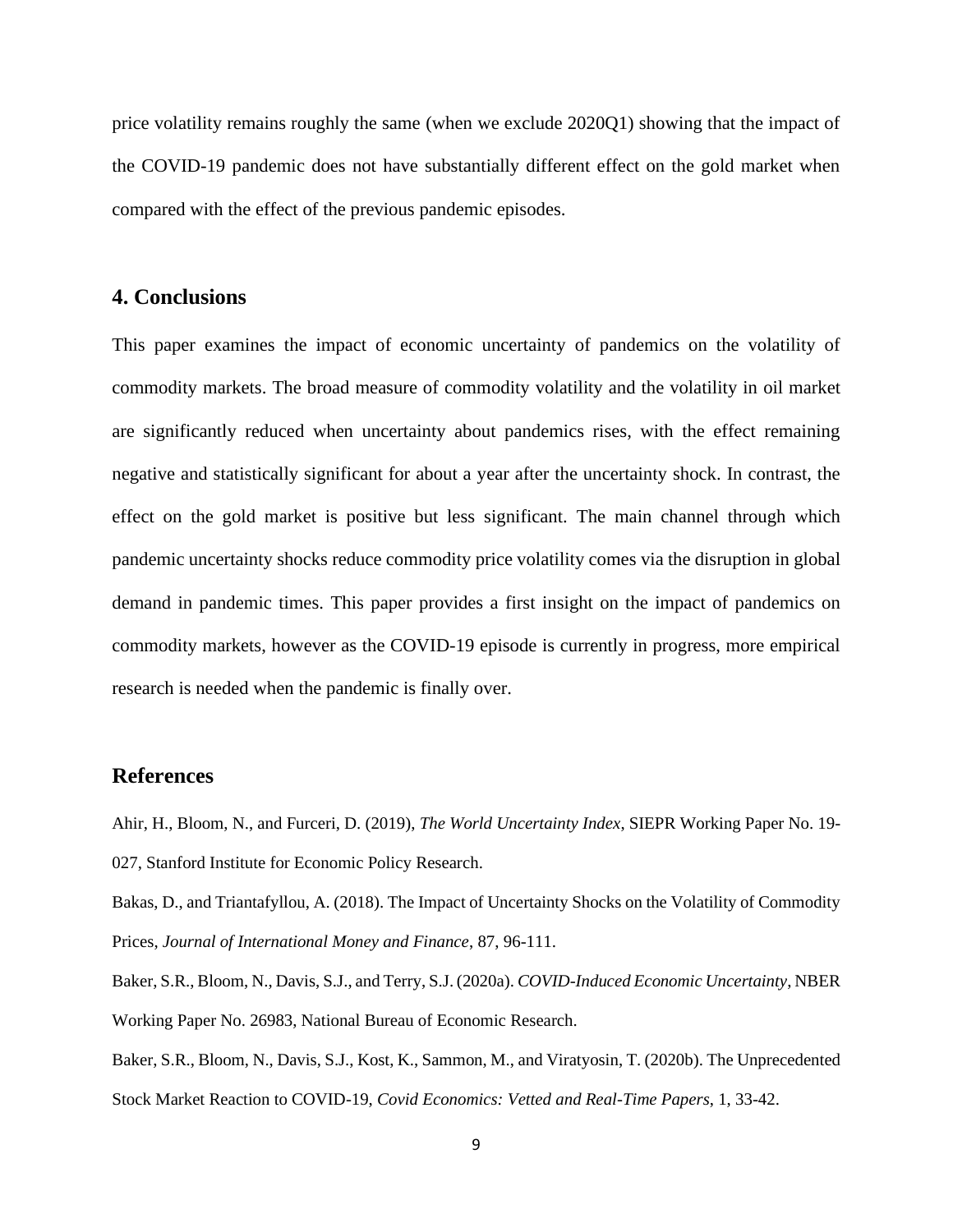Baumeister, C., and Hamilton, J.D. (2019). Structural Interpretation of Vector Autoregressions with Incomplete Identification: Revisiting the Role of Oil Supply and Demand Shocks, *American Economic Review*, 109, 1873-1910.

Baumeister, C., and Peersman, G. (2013). The Role of Time‐Varying Price Elasticities in Accounting for Volatility Changes in the Crude Oil Market, *Journal of Applied Econometrics,* 28, 1087-1109.

Baur, D.G., and McDermott, T.K. (2010). Is Gold a Safe Haven? International Evidence, *Journal of Banking and Finance*, 34, 1886-1898.

Caldara, D., and Iacoviello, M. (2018). *Measuring Geopolitical Risk*, International Finance Discussion Paper No. 1222, Board of Governors of the Federal Reserve System.

Ghoshray, A. (2011). A Reexamination of Trends in Primary Commodity Prices, *Journal of Development Economics*, 95, 242-251.

Jordà, Ò., Singh, S.R., and Taylor, A.M. (2020). Longer-Run Economic Consequences of Pandemics, *Covid Economics: Vetted and Real-Time Papers*, 1, 1-15.

Jurado, K., Ludvigson, S.C., and Ng, S. (2015). Measuring Uncertainty, *American Economic Review*, 105, 1177-1216.

Ma, C., Rogers, J. H., and Zhou, S. (2020). Global Economic and Financial Effects of 21st Century Pandemics and Epidemics, *Covid Economics: Vetted and Real-Time Papers*, 5, 56-78.

Pindyck, R.S. (2004). Volatility and Commodity Price Dynamics, *Journal of Futures Markets*: *Futures, Options, and Other Derivative Products*, 24, 1029-1047.

Prokopczuk, M., Stancu, A., and Symeonidis, L. (2019). The Economic Drivers of Commodity Market Volatility, *Journal of International Money and Finance,* 98, 102063.

Van Robays, I. (2016). Macroeconomic Uncertainty and Oil Price Volatility, *Oxford Bulletin of Economics and Statistics*, 78, 671-693.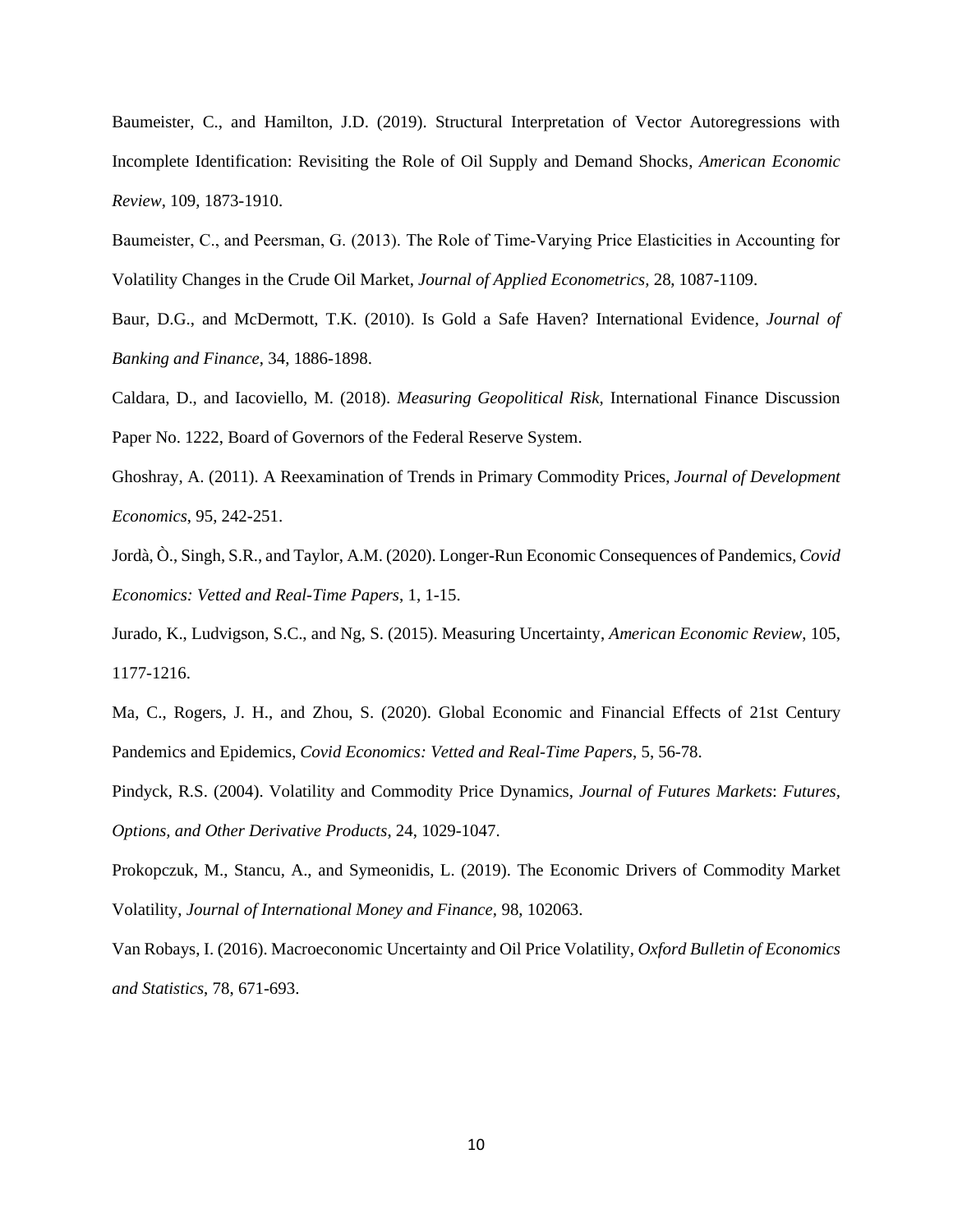## **Figures**



**Figure 1. Volatility in Commodity Markets**

**Figure 2. Volatility in Commodity Markets** 

**and World Pandemic Uncertainty Index**

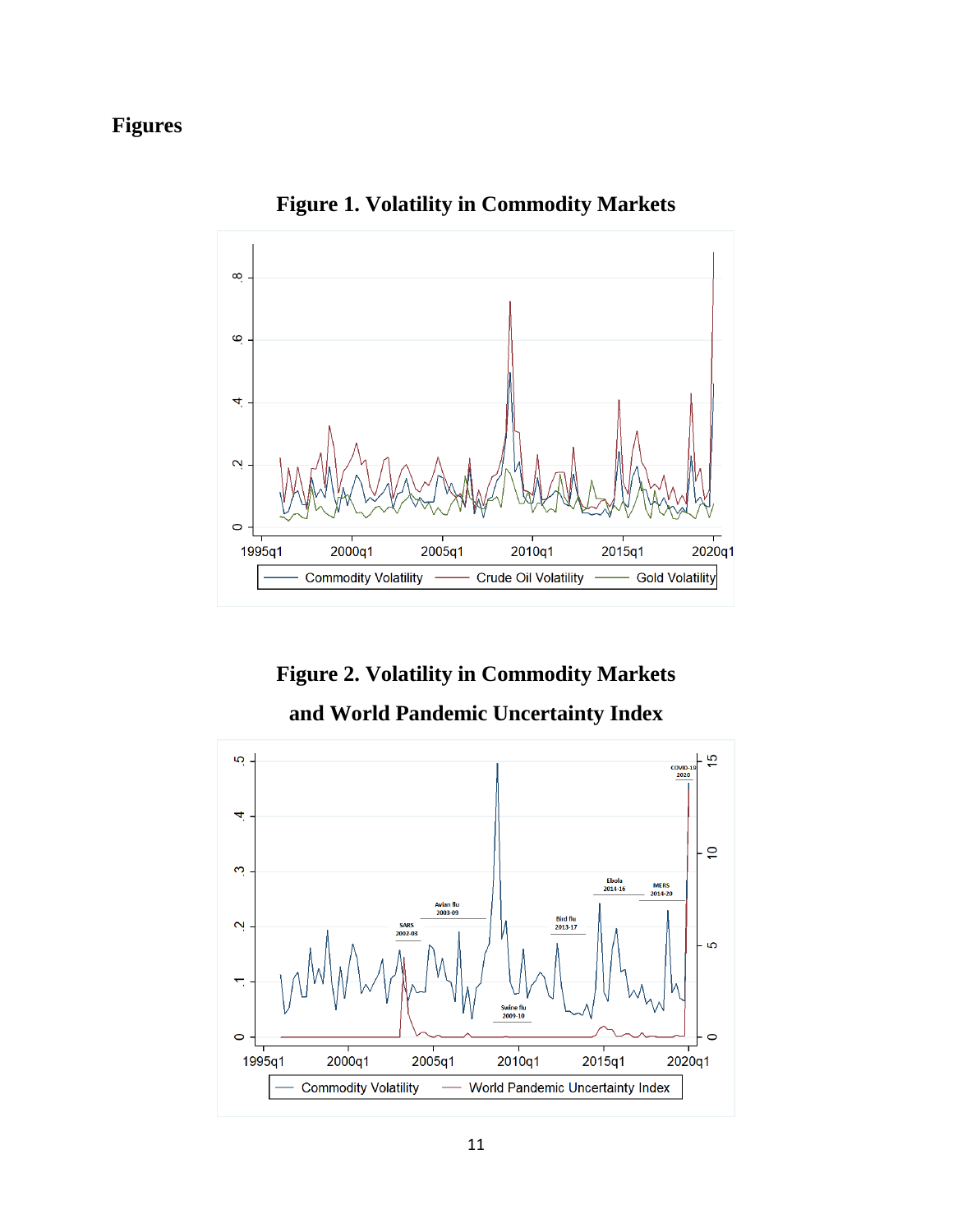# **Figure 3. World Pandemic Uncertainty Shock and Commodity Volatility**



*Notes***:** The grey shaded areas are one-standard error bands. The error bands are constructed via bootstrap with 1000 replications.

### **Figure 4. World Pandemic Uncertainty Shock**

### **and Crude Oil Volatility**



*Notes***:** The grey shaded areas are one-standard error bands. The error bands are constructed via bootstrap with 1000 replications.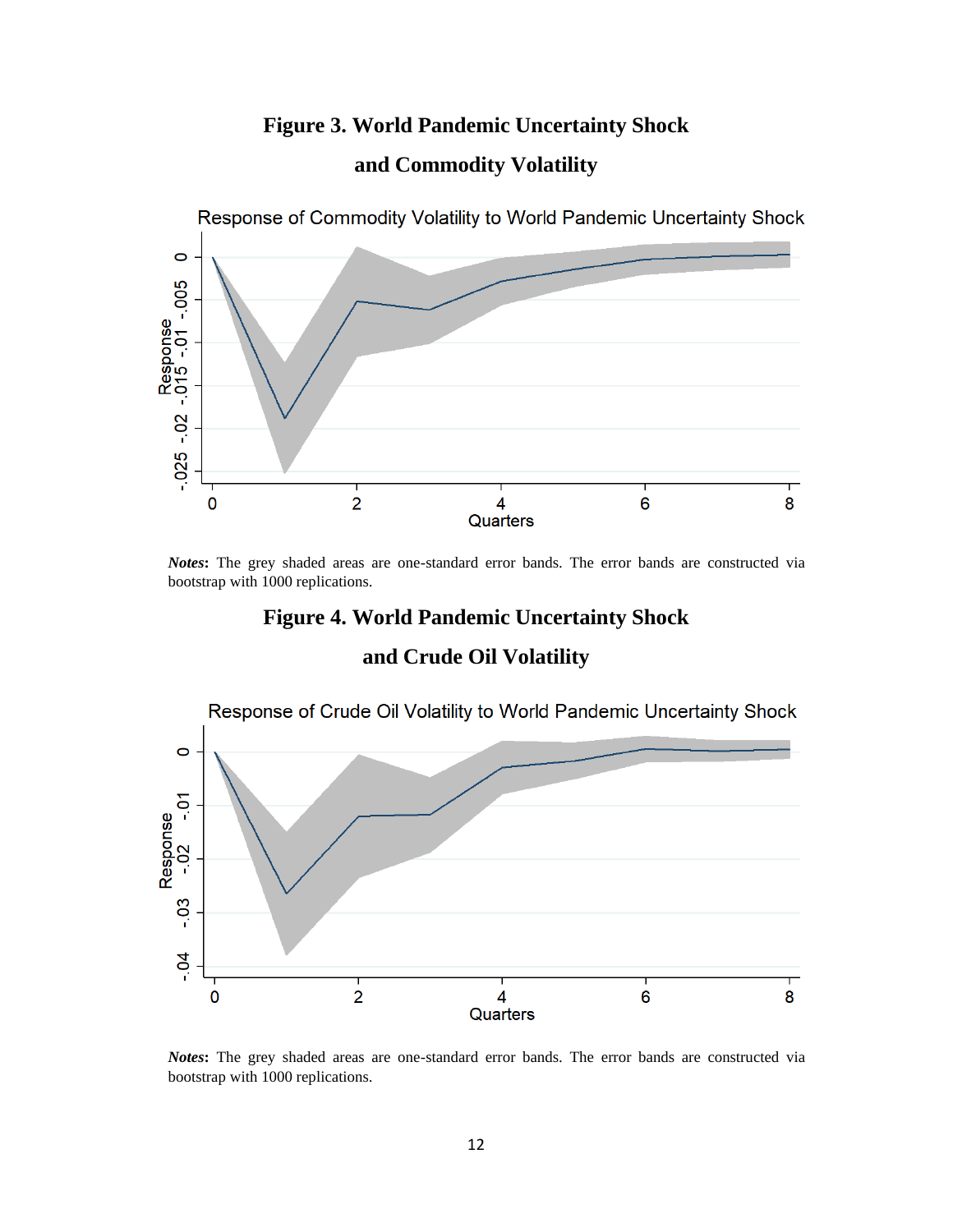# **Figure 5. World Pandemic Uncertainty Shock and Gold Volatility**



*Notes***:** The grey shaded areas are one-standard error bands. The error bands are constructed via bootstrap with 1000 replications.

# **Figure 6. World Pandemic Uncertainty Shock and Commodity Volatility (Alternative VARs)**